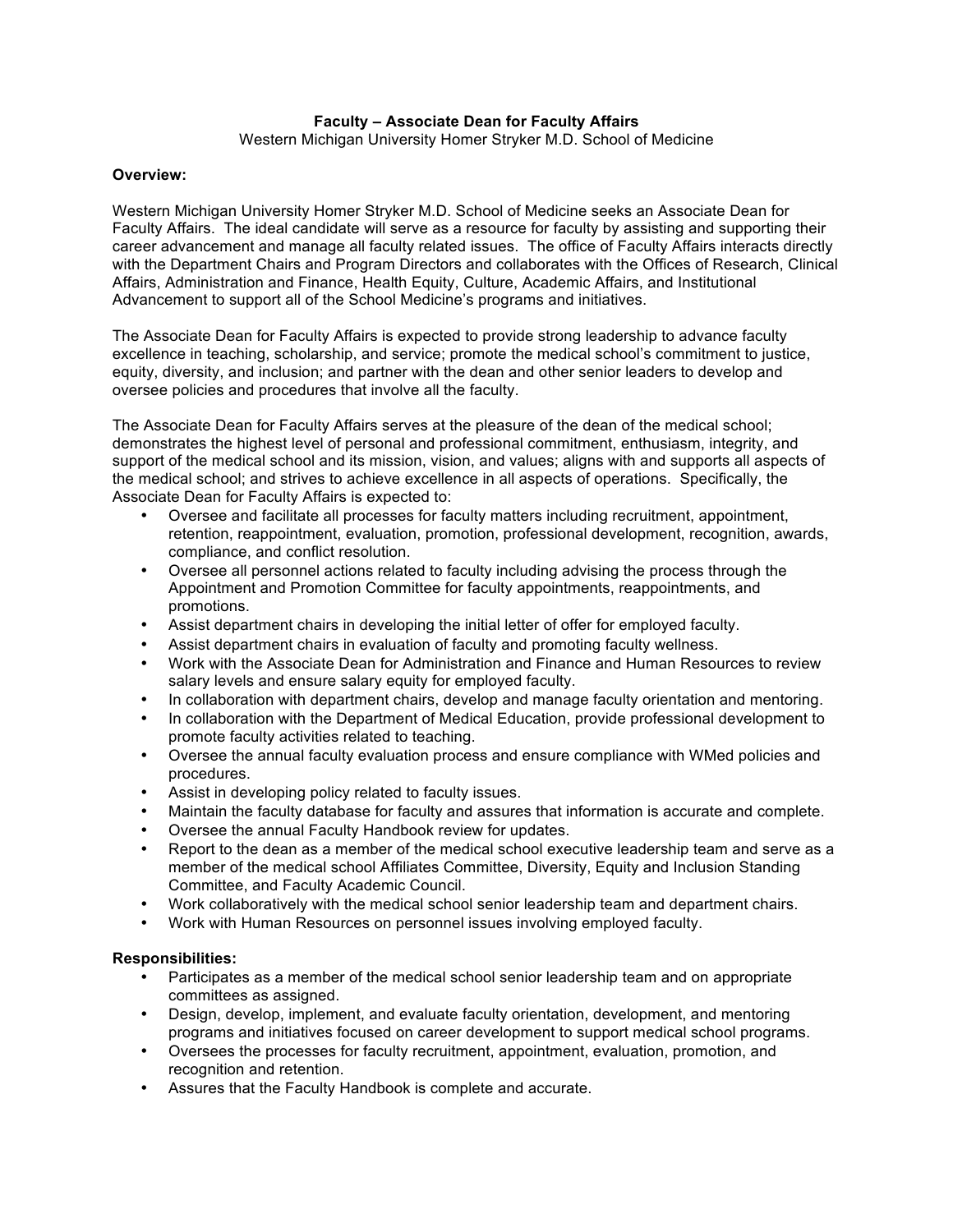- Maintains the faculty database for faculty and provides reports as needed on faculty achievements.
- Works to promote the Kalamazoo area and the medical school as a major medical and health education center; supports recruitment and retention of medical care providers in the medical school and in the community.
- Designs, develops, implements, and evaluates processes to achieve medical school goals for faculty diversity.
- Performs such other duties as may be necessary and in the best interest of the medical school and which the Dean may from time to time require.
- Availability to work occasional overtime on weekends or evenings to complete time sensitive projects.
- Acquires knowledge for new technology and policy/procedure revisions.
- All other duties as assigned**.**

# **Qualifications:**

*Qualified candidates are asked to include a cover letter or letter of intent that includes a statement of commitment to fostering a culture of diversity, equity and inclusion.*

Education and experience:

- A Ph.D., M.D., D.O. or other doctoral degree is required.
- Must meet the qualifications for faculty appointment in the medical school at the level of Professor.
- Must have demonstrated experience and accomplishments in leadership roles at a medical school.
- A proven track record of progressive management experience and demonstrated success in providing strong leadership in medical education in a complex academic clinical setting is highly desirable.

License or certification:

• Physicians with clinical responsibilities must maintain current licensure or eligibility to practice medicine in the State of Michigan.

### **About Western Michigan University Homer Stryker M.D. School of Medicine**

Western Michigan University Homer Stryker M.D. School of Medicine (WMed) is an exciting environment to pursue and academic career. The medical school is a collaboration of Western Michigan University and Kalamazoo's two teaching health systems, Ascension Borgess and Bronson Healthcare. The medical school is a private 501(c)(3) nonprofit corporation supported by private gifts, clinical revenues, research activities, tuition, and endowment income. Building upon the \$100 million foundational gift in 2011, WMed received a philanthropic commitment of \$300 million to support the mission of the medical school in June 2021. WMed contributed to the creation of 1,600 new jobs and an economic impact of \$353 million in Kalamazoo and Calhoun counties in 2020. An exciting new vision for WMed related to health equity for all people in Southwest Michigan has recently been launched.

WMed is fully accredited by the Liaison Committee on Medical Education and the Higher Learning Commission. WMed offers a comprehensive, innovative four-year Doctor of Medicine degree program and two Master of Science degree programs in Biomedical Sciences and Medical Engineering. There are more than 200 residents and fellows in 10 residencies and five fellowships accredited by the Accreditation Council for Graduate Medical Education. To support its mission to educate and inspire lifelong learners, WMed has Joint Accreditation for interprofessional continuing education, which incorporates accreditation by the Accreditation Council for Continuing Medical Education.

WMed Health is the clinical practice of the medical school with more than 300 providers offering comprehensive primary care and specialty services in several locations throughout Kalamazoo, Portage, and Battle Creek. The Department of Pathology faculty serve as the Office of the Medical Examiner for counties throughout Michigan and northern Indiana.